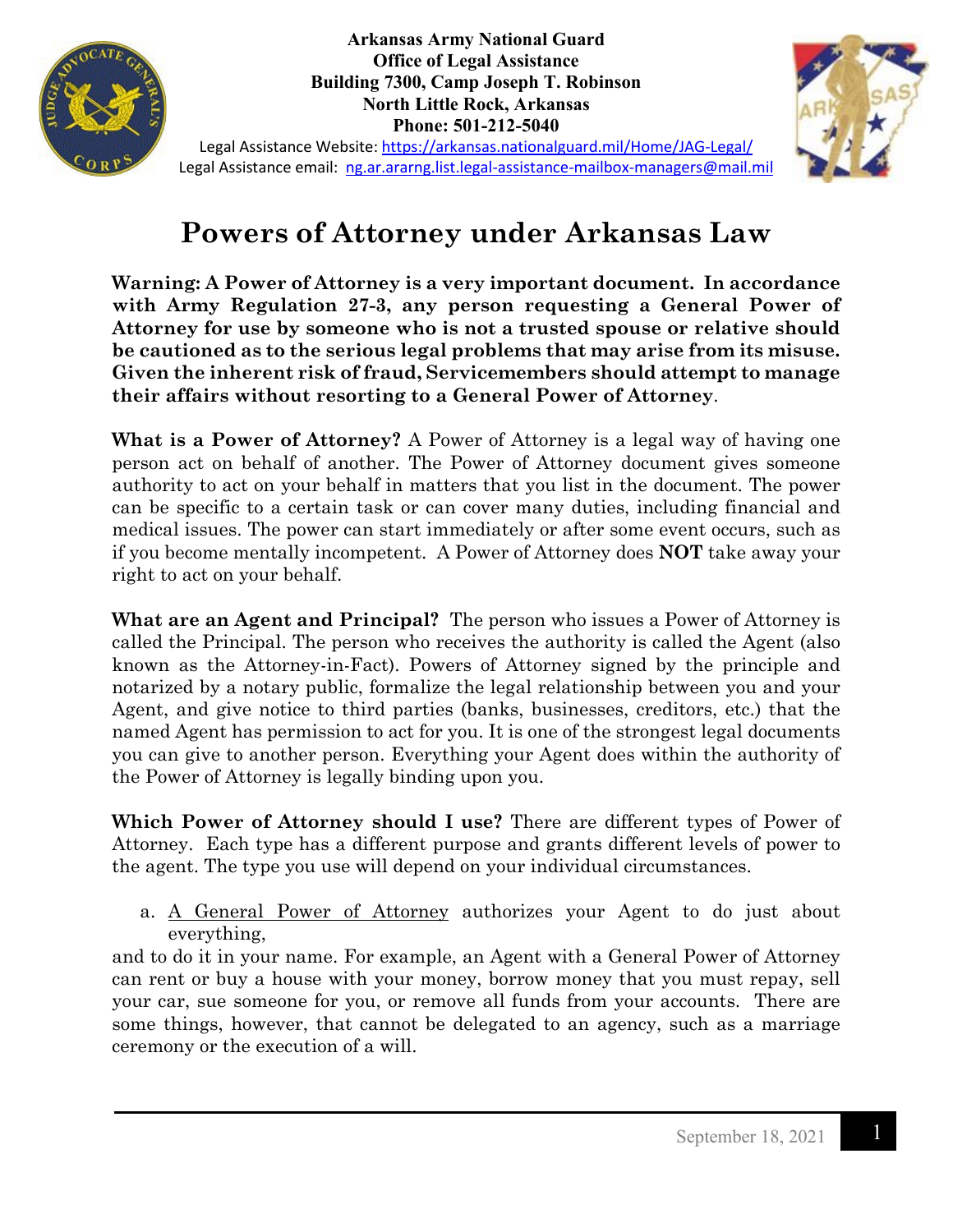b. A Durable Power of Attorney remains or becomes effective upon the Principal becoming incompetent or unable to manage his or her affairs. Powers of Attorney created under Arkansas law on or after January 1, 2012, are automatically durable unless is specifically states that it is terminated by the incapacity of the principle.

c. A Durable Power of Attorney for Healthcare is an advanced healthcare directive.

It allows an Agent to make healthcare decisions for you, including the power to consent to or withdraw from any type of medical treatment, even if death results. The Agent may exercise the powers given through the Principal's life, even after the Principal becomes disabled, unless it is revoked or a court revokes it. A Principal may combine a Durable Power of Attorney with a Living Will. A Living Will is document in which a person states his or her wishes in case they are unable to make medical decisions for themselves.

d. A Special or Limited Power of Attorney authorizes the Agent to carry on a particular business or transaction for the principle. For example, you can authorize someone to register your car, to clear your quarters, to ship household goods or to buy or sell a house, without granting authority to do anything more. The focus is on the performance of a specific act. A Special or Limited Power of Attorney can give your Agent authority to do as many specific acts as desired.

**Who Should I Name as My Agent?** The most important rule in powers of attorney is: Choose your Agent wisely. You must be confident your Agent will act in your best interest only. It is vitally important you select only a person you trust without reservation. A spouse or a parent may be the wisest choice. Do not give General Powers of Attorney to friends or fellow soldiers known only for a short period of time. Never give a Power of Attorney to someone who is not absolutely trustworthy and capable.

**What are the Benefits of a Power of Attorney?** A Limited Power of Attorney can be helpful if you are temporarily hospitalized or if you will be traveling for an extended period of time. A Limited Power of Attorney is helpful if you will be unable to do your own banking or pay your bills for any other reason. For example, if you will be deployed and unable manage your bills (such as mortgage, car payments, loan payments, etc.) you may authorize an Agent through a limited power of attorney to perform these tasks on your behalf.